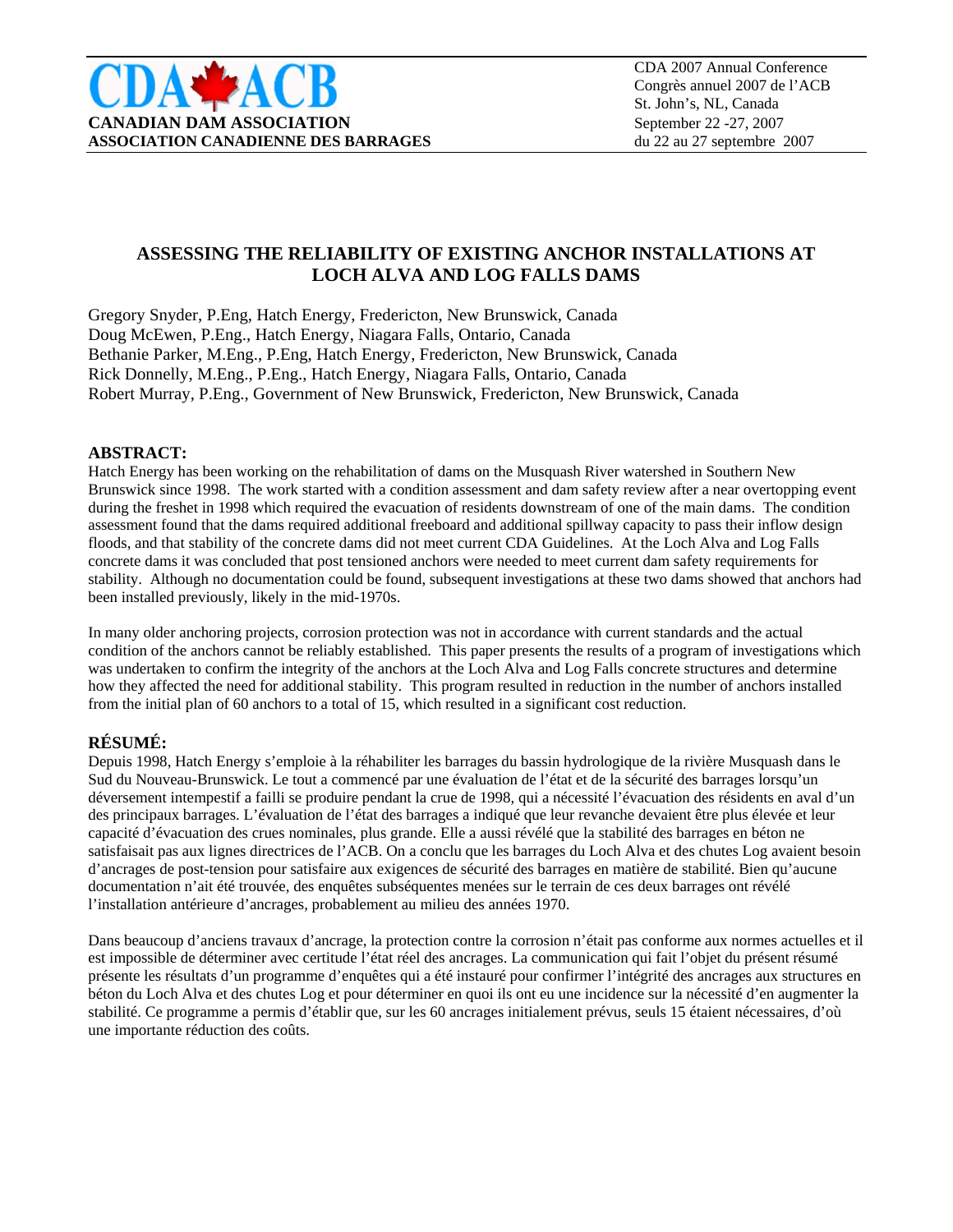## **1 INTRODUCTION**

The 7.5 MW Musquash Watershed Development in Southern New Brunswick was commissioned in 1921. The development included five concrete dams and approximately 20 earth embankment dams. The system was owned and operated by NB Power until 1972 at which time it was sold to the Province of New Brunswick to become part of the City of Saint John water supply. It continues to generate electricity, but this is secondary to the water supply requirements. Significant rehabilitation and repair was undertaken immediately following the transfer to the Province, but then little attention was paid to the dams until a near overtopping in 1998 which required the evacuation of downstream residents.

Hatch Energy has been working on rehabilitation of dams since then, commencing with a condition assessment and dam safety review. The condition assessment found that the dams required additional freeboard and additional spillway capacity to pass their inflow design floods and that the stability of the concrete dams did not meet current CDA Dam Safety Guidelines. At the Loch Alva and Log Falls concrete dams it was concluded that post tensioned anchors were needed to meet current dam safety requirements for stability. Although no documentation could be found, subsequent investigations at these two dams showed that anchors had been installed previously, likely in the mid-1970s.

In many older anchoring projects, corrosion protection was not in accordance with current standards and the actual condition of the anchors cannot be reliably established. Therefore, the question of reliability of the existing anchors is often an important matter than can have a significant impact on the costs of remedial work to address dam safety issues.

Hatch Energy has project experience with older anchored structures including inspection of anchors exposed in dams that were being demolished and has also undertaken research on steel corrosion to develop an approach for assessing anchor reliability. The results of the program of investigations (both non-destructive and destructive) undertaken to confirm the integrity of the anchors at the Loch Alva and Log Falls concrete structures is presented in this paper. The result of the assessment allowed reduction of the number of anchors installed from the initial plan of 60 anchors to a total of 15, which resulted in significant cost reductions.

# **2 REHABILITATION OF MUSQUASH**

In the fall of 1998, Hatch Energy was commissioned to review the structural integrity and flood handling capacity of the dams on the Musquash System to develop operational procedures and identify and prioritize repair and other construction requirements. In March 1999, Hatch Energy submitted its report, *Musquash Watershed Dam Study* which presented a total of 228 prioritized recommendations to address the deteriorated conditions: the integrity of the dams, the limited discharge capacity, and the concerns about the stability of the structures. A rehabilitation program commenced in the summer of 2000 to address these recommendations and has been on-going since then.

To date, nearly \$11 million has been spent on studies and dam rehabilitation and there is still an estimated \$4 million of capital works required to complete the work that was identified. Some of the work done was carried out by the Department of Natural Resources, including clearing vegetation from the earth dams, fencing and signage, installation of water level recording at all reservoirs.

The majority of the work, however, has been undertaken by contractors working under the direction of Hatch Energy. Work done to date includes:

- raising and stabilization of earth dams and abutments at Loch Alva, Halls Lake and East Musquash Reservoir
- construction of new saddle dykes at East Musquash Reservoir
- gate hoist repairs at the Log Falls tunnel
- new gates and hoisting equipment at East Musquash Concrete Dam
- stabilization of East Musquash Concrete Dam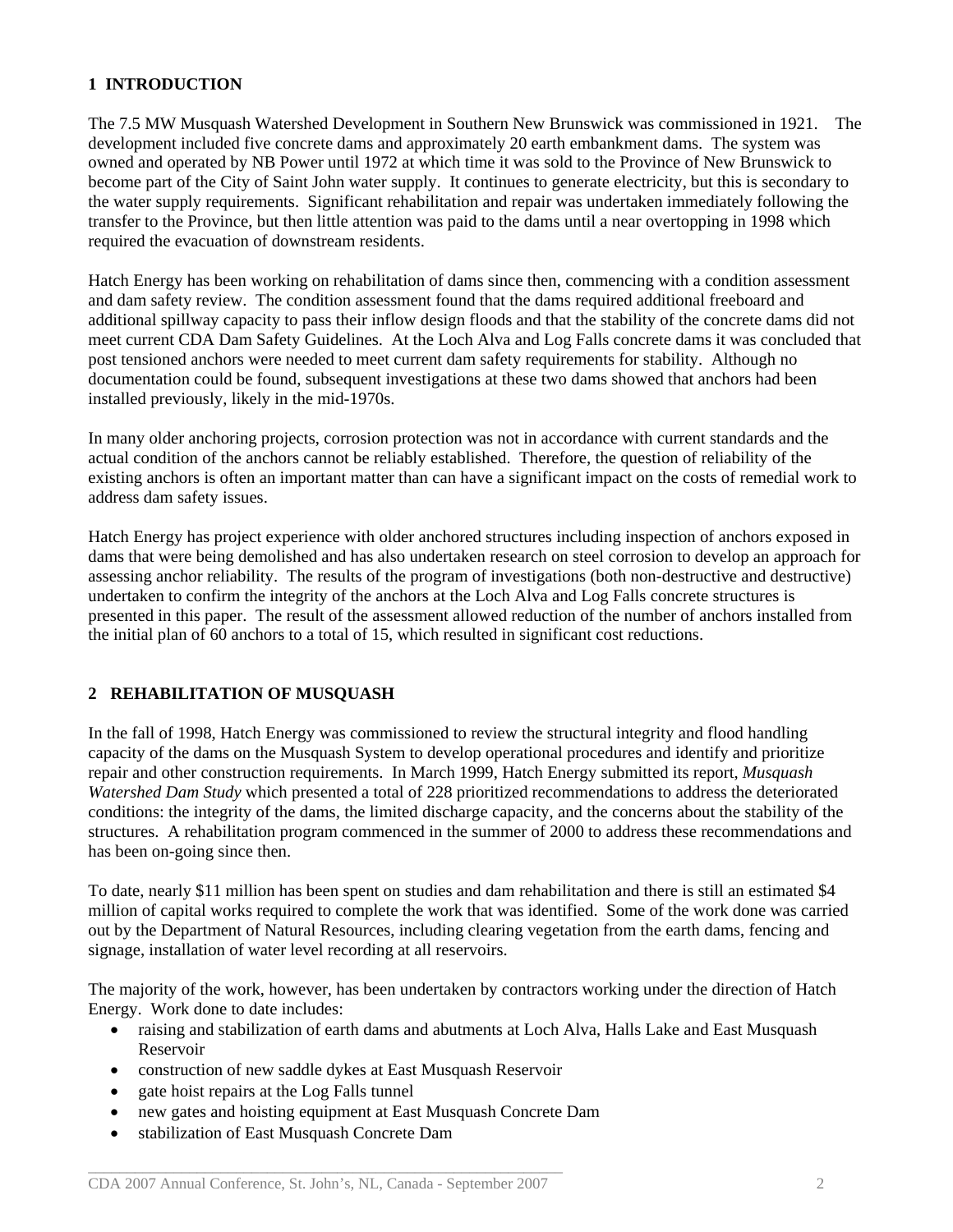- stabilization of Loch Alva and Log Falls Concrete Dams
- replacement of low level gates and hoists at Loch Alva Concrete Dam

### **3 THE DAMS AND THE EXISTING ANCHORS**

The configurations of Log Falls and Loch Alva dams are shown in Figures 1 and 2. Both dams consist of concrete gravity sections and earth abutments. Much of the concrete portions of the dams are overflow spillways. Each dam has low-level gates that are used to discharge water downstream: at Log Falls, the discharge is spill from the system, but at Loch Alva discharge is to the East Musquash reservoir for use in power generation and water supply.



Figure 1: Log Falls Dam Layout



Figure 2: Loch Alva Dam Layout

The condition assessment of the Loch Alva and Log Falls structures found that there was physical evidence of existing rock anchors: concrete patches were visible at both dams. A background search of existing drawings found details of bar anchors installed in the gravity section and gate house section of Log Falls Dam in 1964 but no details of anchors in the spillway sections of the Log Falls Dam nor any details of the anchors at Loch Alva Dam were found. Figure 3 shows the concrete patches at Log Falls Dam.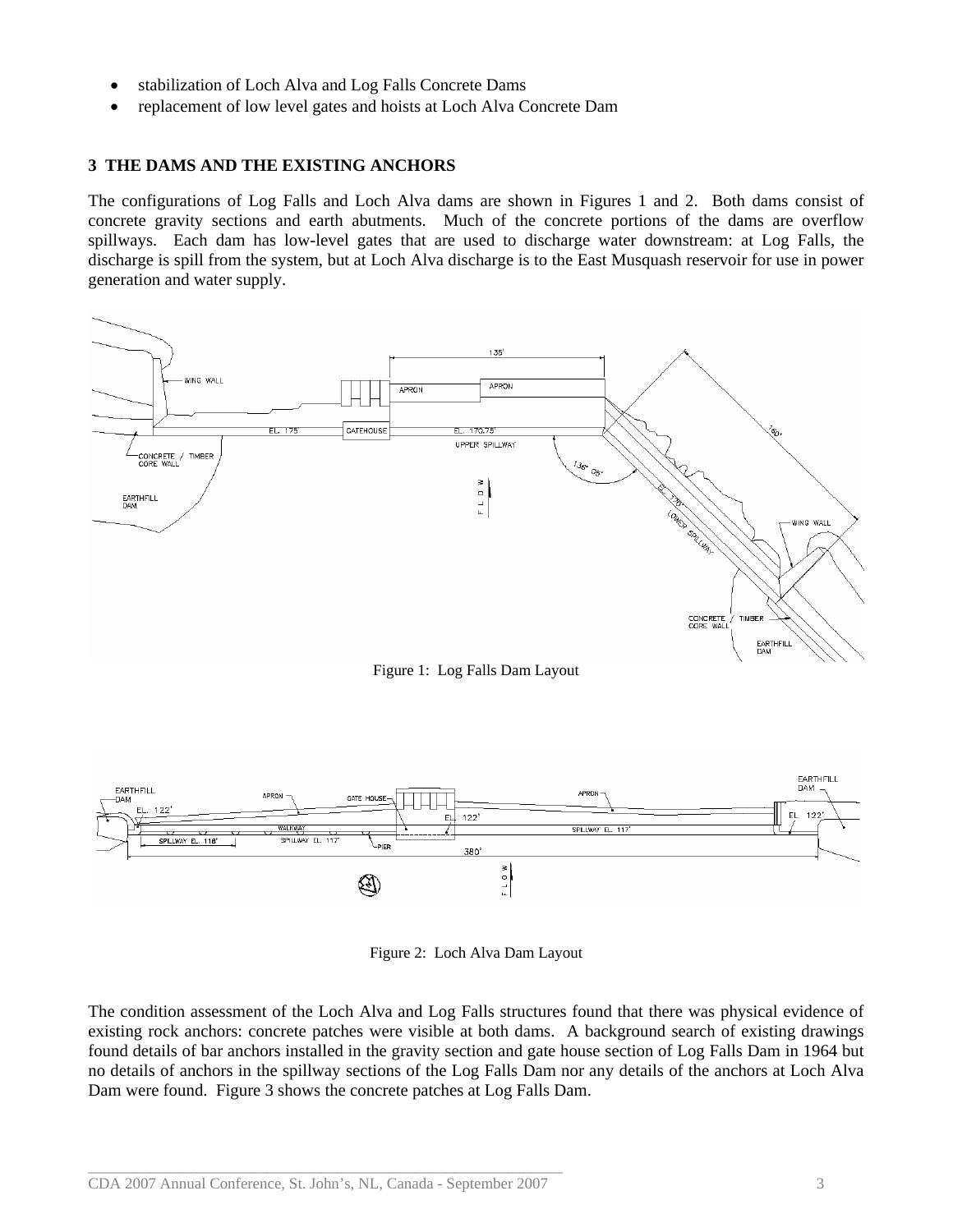

Figure 3: Concrete Patches Visible At Log Falls Dam Prior To Investigations

A drawing showing details of anchors installed in a third dam on the same watershed, at the outlet of Seven Mile Lake, was also found. This drawing proved to be of great value because it provided an indication of the type of anchors that may have been installed in Loch Alva Dam and the remainder of Log Falls Dam in the 1970s. Information on the drawings provided the name of the anchor supplier, and we were able to contact them and their records confirmed that the anchors installed in the spillway sections at Log Falls Dam and at Loch Alva Dam were multi-strand anchors similar to those at Seven Mile.

The inventory of existing anchors at the Log Falls and Loch Alva Dams are presented in Table 1.

| Log Falls Dam     |            |                   |                    |
|-------------------|------------|-------------------|--------------------|
| No. of<br>Anchors | Type       | Manufacturer      | Location           |
|                   |            |                   |                    |
| 18                | Bar        | <b>Stressteel</b> | gravity section    |
| 4                 | Bar        | <b>Stressteel</b> | gate house section |
| 19                | Multi-wire | BBR               | spillway sections  |
|                   |            |                   |                    |

# Table 1: Inventory of Existing Anchors

# **Loch Alva Dam**

| Anchor<br>No. | Type       | Manufacturer | Number of Wires    |
|---------------|------------|--------------|--------------------|
| 24            | Multi-wire | <b>BBR</b>   | spillway sections  |
| 2             | Multi-wire | <b>BBR</b>   | gate house section |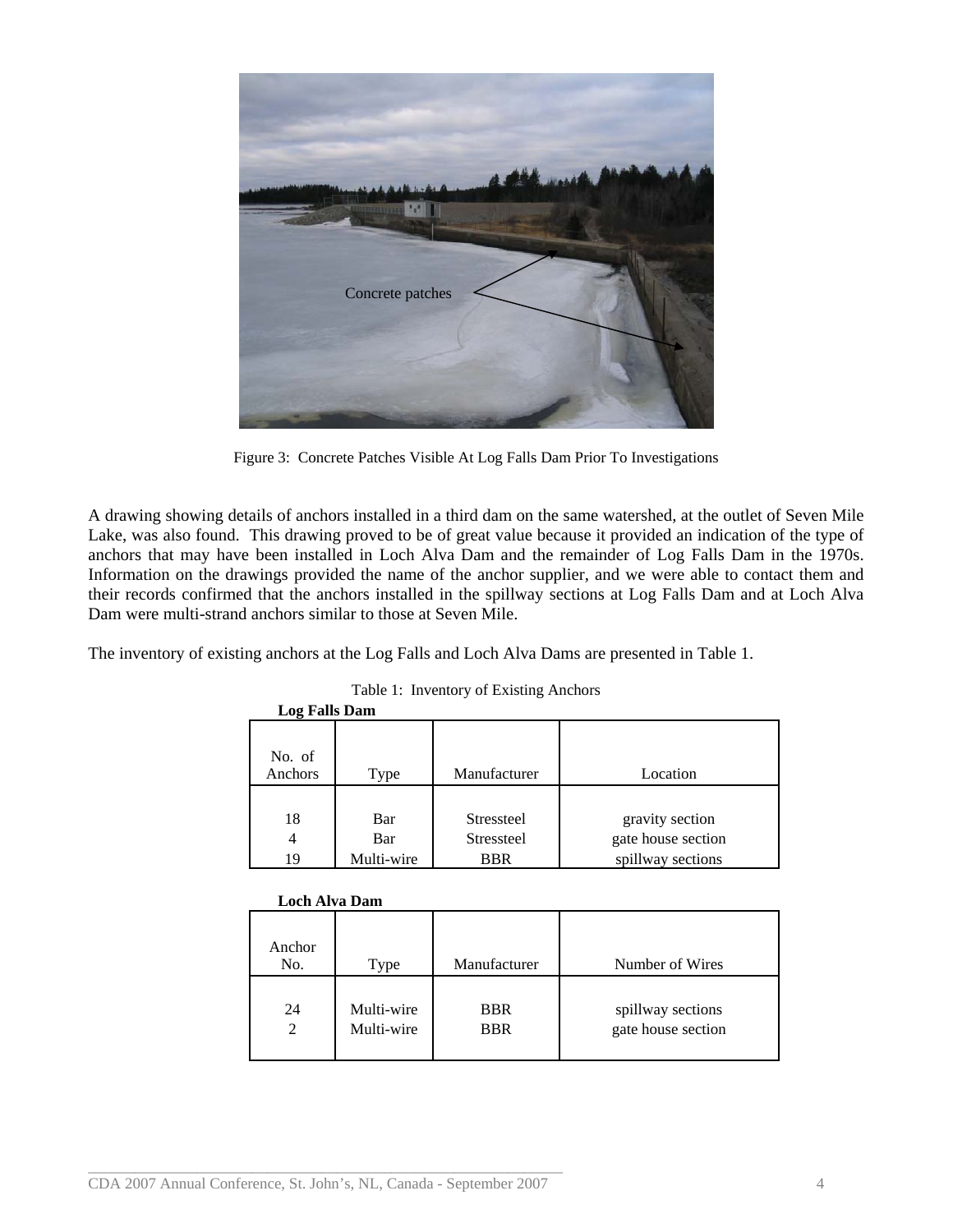## **4 THE DECISION TO ASSESS THE EXISTING ANCHORS**

The decision to test the existing anchors was driven by the potential for eliminating 40 to 50 new anchors from a proposed stabilization program and saving as much as \$500,000 in construction cost. This potential saving had to be weighed against the cost of an assessment program and the level of confidence that might, or might not, be developed with respect to the remaining service life of the anchors.

Lift-off tests have long been recognized as a means of proving that the anchors are still stressed; however, liftoff tests were never viewed as a means of evaluating remaining service life. Only in the last few years have methods been developed for estimating the continuous length and the extent of corrosion of an in-situ anchor. These are the characteristics that must be quantified before remaining service life can be estimated. Consequently, until recently, designers of stabilization works have simply assumed that rock anchors have an expected service life in the order of approximately 30 years, and that any anchors that reach that age should be replaced by new anchors.

The assessment of the existing anchors at Log Falls and Loch Alva dams included the background research into the type and details of the anchors installed, as previously discussed, and a physical testing program of a selected sample of existing anchors. The physical testing program was performed in phases allowing for preliminary results to be assessed from each phase in order to confirm that continuing the testing program was worthwhile. The total costs for the assessment was approximately \$85,000.

## **5 THE TEST PROGRAM**

The test program was performed in three phases and was conducted during the first three months of 2006. A sample of anchors was selected from each dam. At Log Falls Dam, two of the bar anchors in the gravity section and four of the multi-wire anchors were selected: two in the upper spillway section and two in the lower spillway section. At Loch Alva Dam, six of the multi-wire anchors were selected for testing: two in the upper spillway section, one in the gate house section and three in the lower spillway section.

Phase 1 was initiated by chipping concrete at the twelve anchor heads. Lift-off tests were then performed to determine the amount of residual prestress in the anchors. This was followed by integrity testing of the anchors, Phase 2, which included electrical and acoustical nondestructive test (NDT) techniques to determine the continuous length and extent of corrosion of the same in-situ anchors. The final phase was to cut off the head of two multi-strand anchors at each dam to directly observe the extent of any corrosion within the head of the anchors.

### *5.1 Phase 1 – Chipping and Lift-off Testing*

The twelve anchor heads were exposed and the physical characteristics of the anchor heads were determined. These characteristics were compared with the available drawings and information from the manufacturer. A summary of the anchor heads which were chipped is presented in Table 2.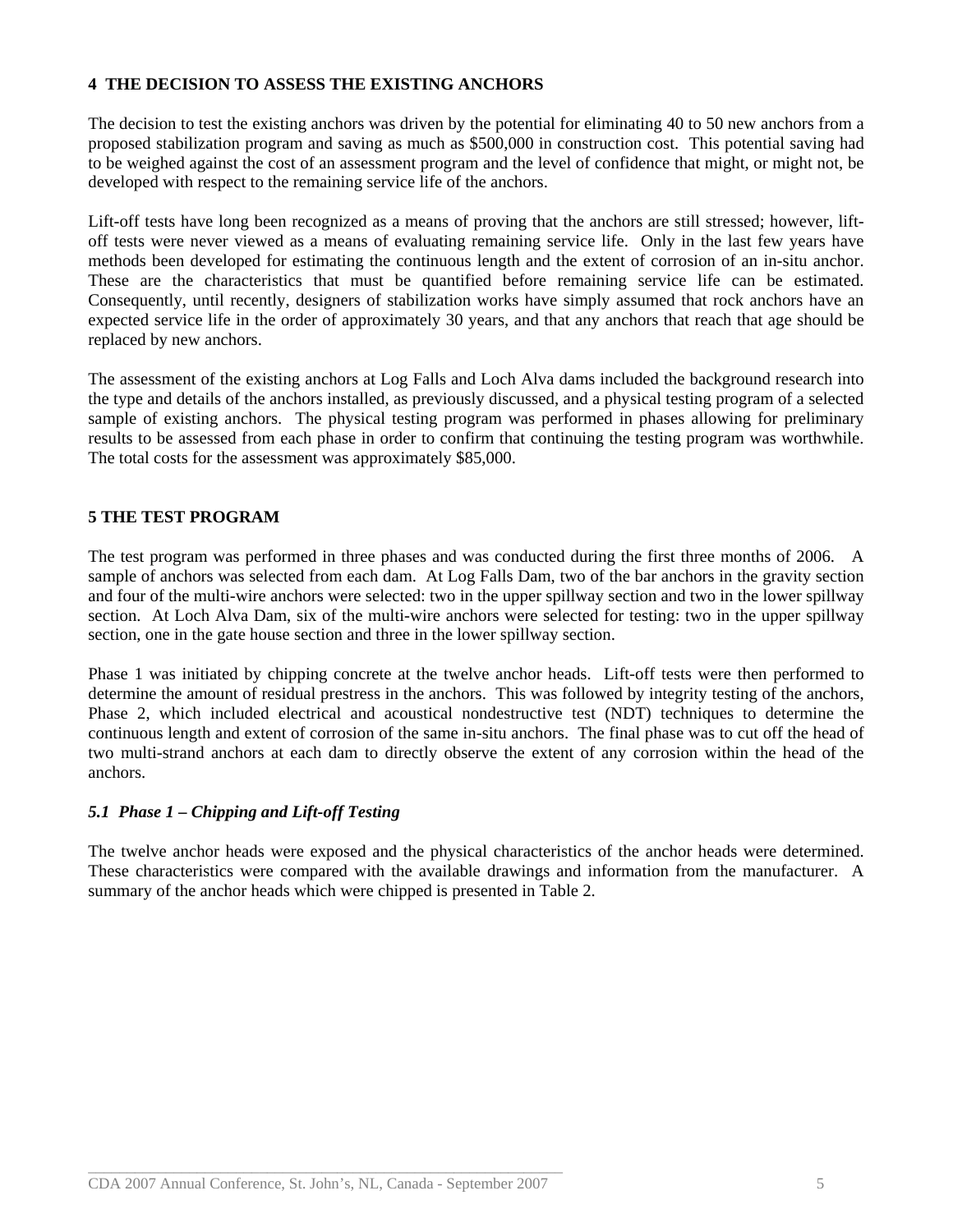Table 2: Anchor Characteristics

| <b>Log Falls Dam</b> |                   |                                 |                    |                            |                          |                           |
|----------------------|-------------------|---------------------------------|--------------------|----------------------------|--------------------------|---------------------------|
| Anchor<br>No.        | Type              | Manufacturer                    | Number<br>of Wires | Rod or<br>Wire<br>Diameter | Area of<br><b>Steel</b>  | Ultimate<br><b>Stress</b> |
| 1 & 2<br>$3$ to 6    | Bar<br>Multi-wire | <b>Stressteel</b><br><b>BBR</b> | na<br>15           | (in)<br>1.375<br>0.276     | $(in^2)$<br>1.48<br>0.90 | (ksi)<br>160<br>250       |

 **Loch Alva Dam** 

| Anchor<br>No.  | Type       | Manufacturer | Number<br>of Wires | Rod or<br>Wire<br>Diameter | Area of<br><b>Steel</b> | Ultimate<br><b>Stress</b> |
|----------------|------------|--------------|--------------------|----------------------------|-------------------------|---------------------------|
|                |            |              |                    | (in)                       | $(in^2)$                | (ksi)                     |
| 1,2,3,5,6      | Multi-wire | <b>BBR</b>   | 14                 | 0.276                      | 0.84                    | 250                       |
| $\overline{4}$ | Multi-wire | <b>BBR</b>   | 13                 | 0.276                      | 0.78                    | 250                       |

Lift-off testing was then performed on all twelve anchors to determine the residual loading on the anchors. The results of the lift-off tests are summarized in Table 3. A photograph of the equipment used to perform the tests is shown in Figure 4. The preparation for the lift-off testing had to consider the possibility that the anchors could be fully grouted with the grout adhering to the anchor. If that were the case, then the stretching of the anchor during the test would only occur at the very top of the anchor. With the condition of the anchors unknown, the possibility of anchor failure during the testing had to be prepared for.

| Table 3: Results of Lift-Off Tests |  |
|------------------------------------|--|
|------------------------------------|--|

|                | <b>Log Falls Dam</b> |                   |                           |                          |                      |                  |                     |
|----------------|----------------------|-------------------|---------------------------|--------------------------|----------------------|------------------|---------------------|
| Anchor<br>No.  | Type                 | Manufacturer      | Ultimate<br><b>Stress</b> | 0.6x<br>Ultimate<br>Load | Lift-Off<br>Pressure | Lift-off<br>Load | Percent<br>Ultimate |
|                |                      |                   | (ksi)                     | (kips)                   | (psi)                | (kips)           | (% )                |
| 1              | Bar                  | <b>Stressteel</b> | 160                       | 143                      | nt                   | nt               | nt                  |
| 2              | Bar                  | <b>Stressteel</b> | 160                       | 143                      | nt                   | nt               | nt                  |
| 3              | Multi-wire           | <b>BBR</b>        | 250                       | 135                      | 4900                 | 200              | 89                  |
| 4              | Multi-wire           | <b>BBR</b>        | 250                       | 135                      | 4900                 | 200              | 89                  |
| 5              | Multi-wire           | <b>BBR</b>        | 250                       | 135                      | 4400                 | 180              | 80                  |
| 6              | Multi-wire           | <b>BBR</b>        | 250                       | 135                      | 4700                 | 192              | 86                  |
|                | <b>Loch Alva Dam</b> |                   |                           |                          |                      |                  |                     |
|                |                      |                   |                           | 0.6x                     |                      |                  |                     |
| Anchor         |                      |                   | Ultimate                  | Ultimate                 | Lift-Off             | Lift-off         | Percent             |
| No.            | Type                 | Manufacturer      | <b>Stress</b>             | Load                     | Pressure             | Load             | Ultimate            |
|                |                      |                   | (ksi)                     | (kips)                   | (psi)                | (kips)           | (% )                |
| 1              | Multi-wire           | <b>BBR</b>        | 250                       | 126                      | 2700                 | 110              | 53                  |
| $\overline{2}$ | Multi-wire           | <b>BBR</b>        | 250                       | 126                      | 3300                 | 135              | 64                  |
| 3              | Multi-wire           | <b>BBR</b>        | 250                       | 126                      | 3400                 | 139              | 66                  |
| 4              | Multi-wire           | <b>BBR</b>        | 250                       | 117                      | 4200                 | 172              | 88                  |
| 5              | Multi-wire           | <b>BBR</b>        | 250                       | 126                      | 3700                 | 151              | 72                  |
| 6              | Multi-wire           | <b>BBR</b>        | 250                       | 126                      | 3500                 | 143              | 68                  |

nt - no testing equipment available for bar anchors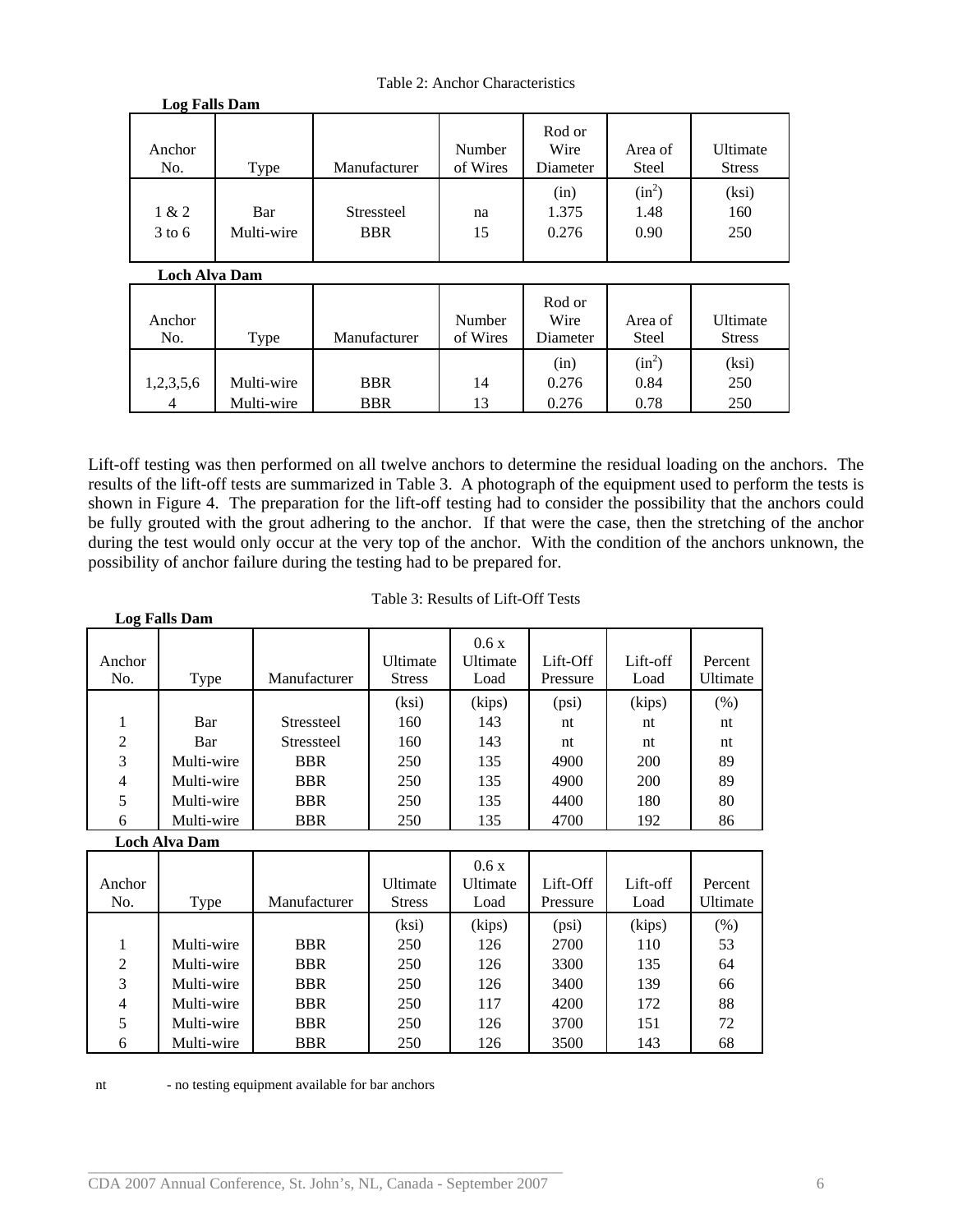

Figure 4: Lift-Off Test in Progress at Log Falls Dam

# *5.2 Phase 2 – Integrity Testing of the Anchors*

The integrity testing of the anchors was performed by sub-consultants. Brief descriptions of the electrical and acoustical tests that were used to assess the integrity of the anchors are as follows:

- **Spread Spectrum Reflectometry:** A coded electrical signal is sent down a conductor, where it reflects from any significant change of impedance (such as the end of the conductor) along the travel path. For accuracy and noise reduction, a coded series of pulses is used. Increasing the number of pulses in the series improves the accuracy of the measurements. The reflected signal still retains the code, which can compared to the original signal to determine the travel time and hence the distance to and from the point of different impedance.
- **Half-Cell Potential Measurement:** This is an electrochemical type test. The potential along the surface of each tendon is measured with respect to a reference electrode (copper/copper sulphate half cell in this case). Access holes (approximately 50 mm diameter and 600 mm deep) are drilled to allow for proper placement of the reference electrode. Interpretation of half-cell potential measurements is used to assess whether the presence of corrosion along the surface of the ground anchor is "likely", "uncertain", or "not likely". This test will not indicate the severity of corrosion, nor whether or not there has been any loss of anchor capacity.
- **Polarization Resistance Measurement:** This is another electrochemical type test. Placement of a reference electrode is necessary as described for the half-cell potential measurement. In this case the change in potential along the surface of an element is monitored in response to an impressed current. Results from this test may yield information about the surface area of the element in contact with grout (i.e., an assessment of grout cover/quality), and it may also be possible to measure instantaneous corrosion rate. Since the measurement only renders corrosion rate at an instant in time, it does not reveal loss of section without extrapolation of the results. Another limitation is that the measurement represents an average over the surface area. It does not directly indicate the presence of localized corrosion that may be many times higher than the average. However, it can indicate whether the observed rate of corrosion is "severe", "moderate", "average" or "below average" compared to observations that have been made at other sites.
- **Sonic Echo Test:** This is a mechanical, wave propagation type test in which seismic waves are propagated along the length of the anchor. Results from the test are useful to assess grout quality, loss of cross section greater than 20%, and a qualitative estimate of remaining prestress (i.e., "significant loss of prestress" or "element appears to sustain a relatively high level of prestress").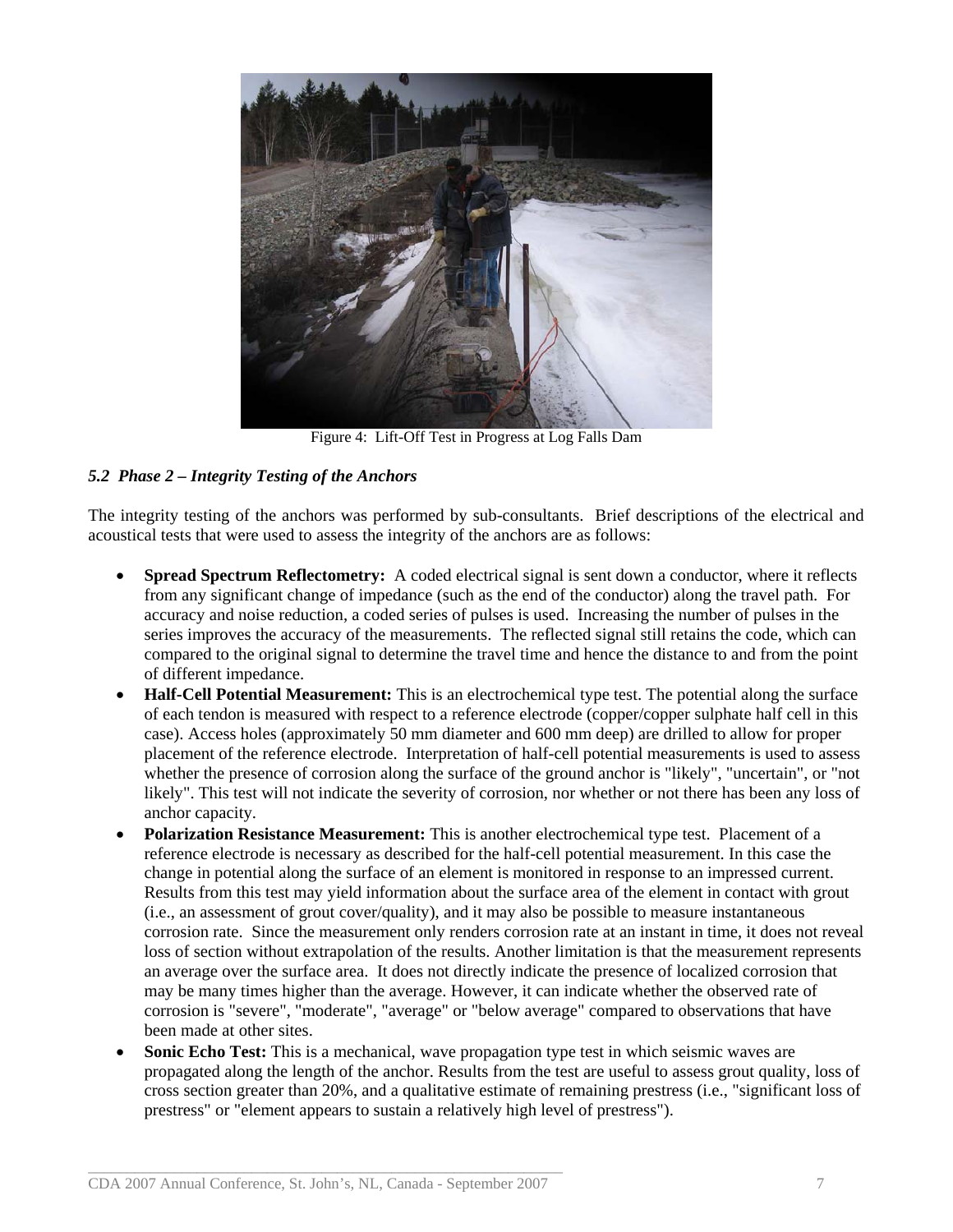• **Ultrasonic Test:** This is another mechanical, wave propagation type test that employs high frequency sound waves. Results are useful to assess loss of anchor section within a short distance from the head of the anchors. A good acoustic coupling between the ultrasonic transducer and the bolt head was required and achieved.

The spread spectrum reflectometry test was developed by Dr. Cynthia Furse at the University of Utah under the auspices of the CEA Technologies Incorporated (CEATI) and performed at Musquash by staff from New Brunswick Power. McMahon & Mann Consulting Engineers, P.C. (MMCE) from Buffalo, New York performed the remaining tests under the direction of Dr. Ken Fishman. Dr. Fishman had the opportunity to develop his expertise while involved in research sponsored by the National Cooperative Highway Research Program. This research resulted in a protocol for condition assessment that is described in *NCHRP Report 477 - Recommended Practice for Evaluation of Metal-Tensioned Systems in Geotechnical Applications*, 2002.

The conclusion from the first test (Spread Spectrum Time Domain Reflectometry (SSTDR)) is that the anchors are continuous over the lengths presented in Table 4. These lengths seem reasonable when compared to estimates based on

the thickness of the shims under the anchor heads (assumed to correspond to 60% of ultimate stress) and the information presented on anchor drawings. They also seem reasonable after taking into account the probable circumstances under which they were installed. Whereas some of the anchor lengths appear to be much longer than necessary, based on the available profiles of the foundations, it is likely that the designer of the anchors chose to pick common anchor lengths for groups of anchors to ensure that all of the anchors in each portion of the dams were long enough.

|        |            |                   |              | Free-Stressing    |                   |                   |                   |                   |                   |
|--------|------------|-------------------|--------------|-------------------|-------------------|-------------------|-------------------|-------------------|-------------------|
|        |            |                   |              |                   | Length            | Minimum           | Overall Length    |                   | Overall           |
|        |            |                   | Height       | <b>Based</b>      |                   | Embedme           | <b>Based</b>      |                   | Length            |
| Anchor |            |                   | of           | <sub>on</sub>     | From              | nt on             | <sub>on</sub>     | From              | per               |
| No.    | Type       | Manufacturer      | <b>Shims</b> | <b>Shims</b>      | Dwgs <sup>1</sup> | Drawings          | <b>Shims</b>      | Dwgs              | <b>SSTDR</b>      |
|        |            |                   | (in)         | (f <sub>t</sub> ) | (f <sub>t</sub> ) | (f <sub>t</sub> ) | (f <sub>t</sub> ) | (f <sub>t</sub> ) | (f <sub>t</sub> ) |
|        | Bar        | <b>Stressteel</b> | na           | nda               | 30                | 18                | nda               | 48                | 43                |
| 2      | Bar        | <b>Stressteel</b> | na           | nda               | 30                | 18                | nda               | 48                | 43                |
| 3      | Multi-wire | <b>BBR</b>        | 2.5          | 39                | 34                | 13                | 54                | 47                | 45                |
| 4      | Multi-wire | <b>BBR</b>        | 2.25         | 36                | 36                | 13                | 51                | 49                | 45                |
| 5      | Multi-wire | <b>BBR</b>        | 1.5          | 24                | 18                | 13                | 39                | 31                | 45                |
| 6      | Multi-wire | <b>BBR</b>        | 2            | 32                | 18                | 13                | 47                | 31                | 45                |

| Table 4: Estimates of Anchor Lengths |  |  |  |
|--------------------------------------|--|--|--|
|--------------------------------------|--|--|--|

#### **Loch Alva Dam**

 **Log Falls Dam**

|                |            |              |              | Free-Stressing    |                   |                   |                   |                   |                   |
|----------------|------------|--------------|--------------|-------------------|-------------------|-------------------|-------------------|-------------------|-------------------|
|                |            |              |              |                   | Length            | Minimum           | Overall Length    |                   | Overall           |
|                |            |              | Height       | <b>Based</b>      |                   | Embedme           | <b>Based</b>      |                   | Length            |
| Anchor         |            |              | of           | <sub>on</sub>     | From              | nt on             | <sub>on</sub>     | From              | per               |
| No.            | Type       | Manufacturer | <b>Shims</b> | <b>Shims</b>      | Dwgs <sup>1</sup> | <b>Drawings</b>   | <b>Shims</b>      | Dwgs              | <b>SSTDR</b>      |
|                |            |              | (in)         | (f <sub>t</sub> ) | (f <sub>t</sub> ) | (f <sub>t</sub> ) | (f <sub>t</sub> ) | (f <sub>t</sub> ) | (f <sub>t</sub> ) |
|                | Multi-wire | <b>BBR</b>   | 1.25         | 20                | 8                 | 13                | 33                | 21                | ftr               |
| 2              | Multi-wire | <b>BBR</b>   | 1.5          | 24                | 8                 | 13                | 39                | 21                | ftr               |
| 3              | Multi-wire | <b>BBR</b>   | 2.5          | 39                | 33                | 13                | 54                | 46                | ftr               |
| $\overline{4}$ | Multi-wire | <b>BBR</b>   | 4.875        | 77                | 20                | 13                | 92                | 33                | ftr               |
| 5              | Multi-wire | <b>BBR</b>   | 1.5625       | 25                | 15                | 13                | 40                | 28                | ftr               |
| 6              | Multi-wire | <b>BBR</b>   | 1.4375       | 23                | 13                | 13                | 38                | 26                | ftr               |

\* "From Dwgs" indicates that free-stressing length was estimated from bedrock profile on available drawings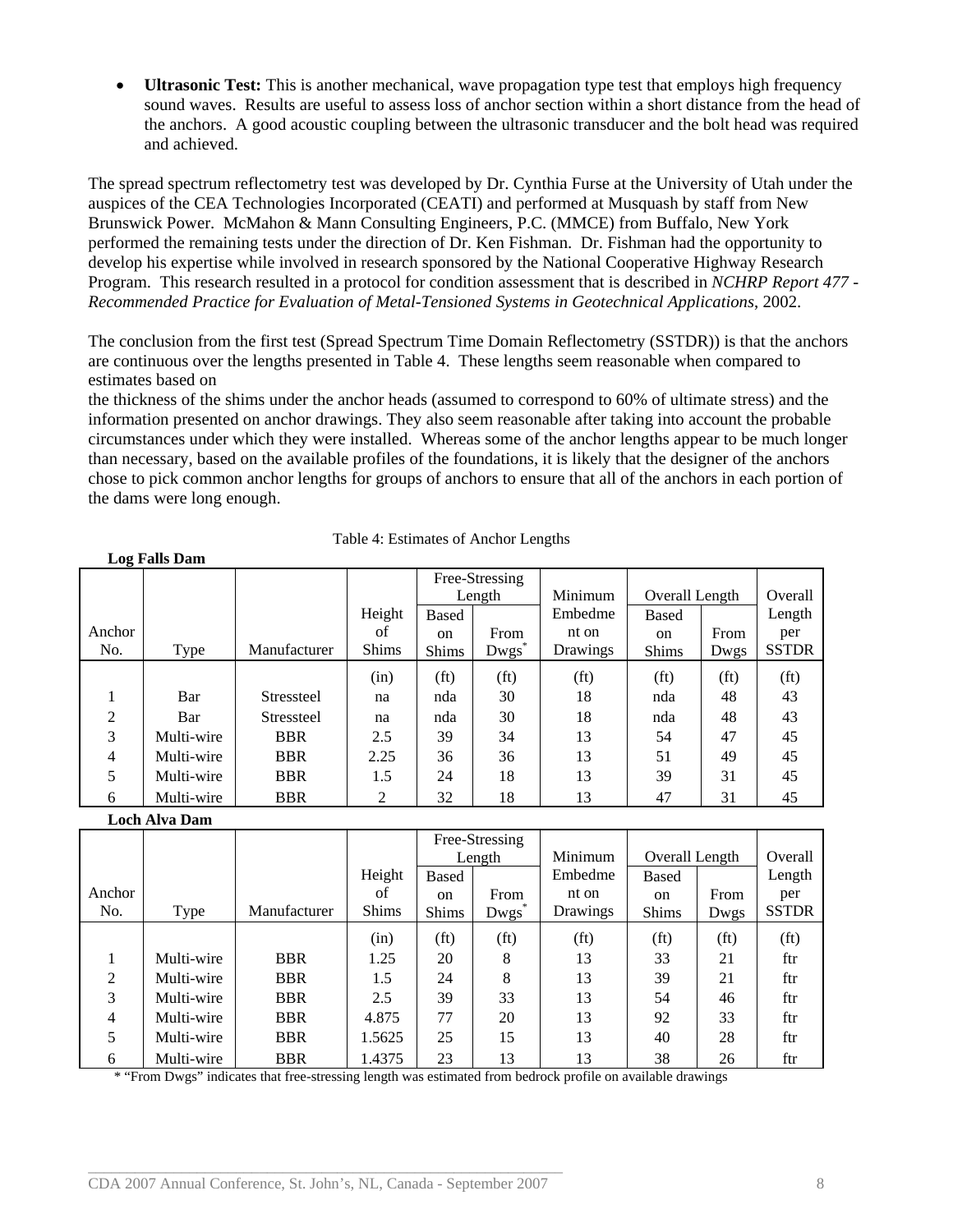The observations made during the remaining tests were as follows:

- Half-Cell Potential Measurement: Half-cell potentials (E<sub>corr</sub>) indicate that the grout is effectively passivating the anchors. For some of the tested anchors, there is an apparent shift in the potentials towards the uncertain range relative to corrosion, but the readings do not appear to be unusually low (i.e. more negative than -350 mV). A photograph taken during a half-cell potential measurement at Loch Alva Dam is shown in Figure 5.
- **Polarization Resistance Measurement:** Polarization measurements indicate that anchor samples are surrounded by grout for lengths that are nearly equal to the installed lengths as estimated from the existing drawings.
- **Sonic Echo Test:** Sonic echo test results indicate that the anchor samples are sustaining significant levels of prestress (no observable loss of prestress). BBR wire elements are most vulnerable within the anchor head assembly wherein the wires do not appear to be surrounded by grout. This accounts for approximately the first 150 mm of length including the stressing head and underlying shims. Reflections observed from the impact tests are attenuated indicating the elements are surrounded by grout and the location of the reflections appear to correspond to the "known" stressing length and total length of the installation. Reflections from the distal end (end of the bonded zone) are not apparent in the data. In several instances a very low amplitude reflection was observed. This also indicates that the elements are surrounded by grout such that energy from the impact is not readily transmitted down the length of the anchor, but is dispersed into the surrounding grout/concrete.
- **Ultrasonic Test:** Ultrasonic tests conducted on the Stressteel rod samples reveal a subtle reflection corresponding to an area near the backside of the anchor plate. This reflection could be due to the start of the grout column or from a small loss of cross section of the element in this area.



Figure 5: Half-Cell Potential Measurement in Progress

# *5.3 Phase 3 – Destructive Testing*

Various recommendations were made by MMCE including ongoing monitoring and the removal of the head assembly from at least one of the wire-type anchors to determine the condition of the wires within the anchor head. It was decided to remove four, two from each dam, and it was found that all of the wires were greased within the heads and that the grease was in tact with no signs of corrosion of the wires. One of the dismantled heads is shown in Figure 6.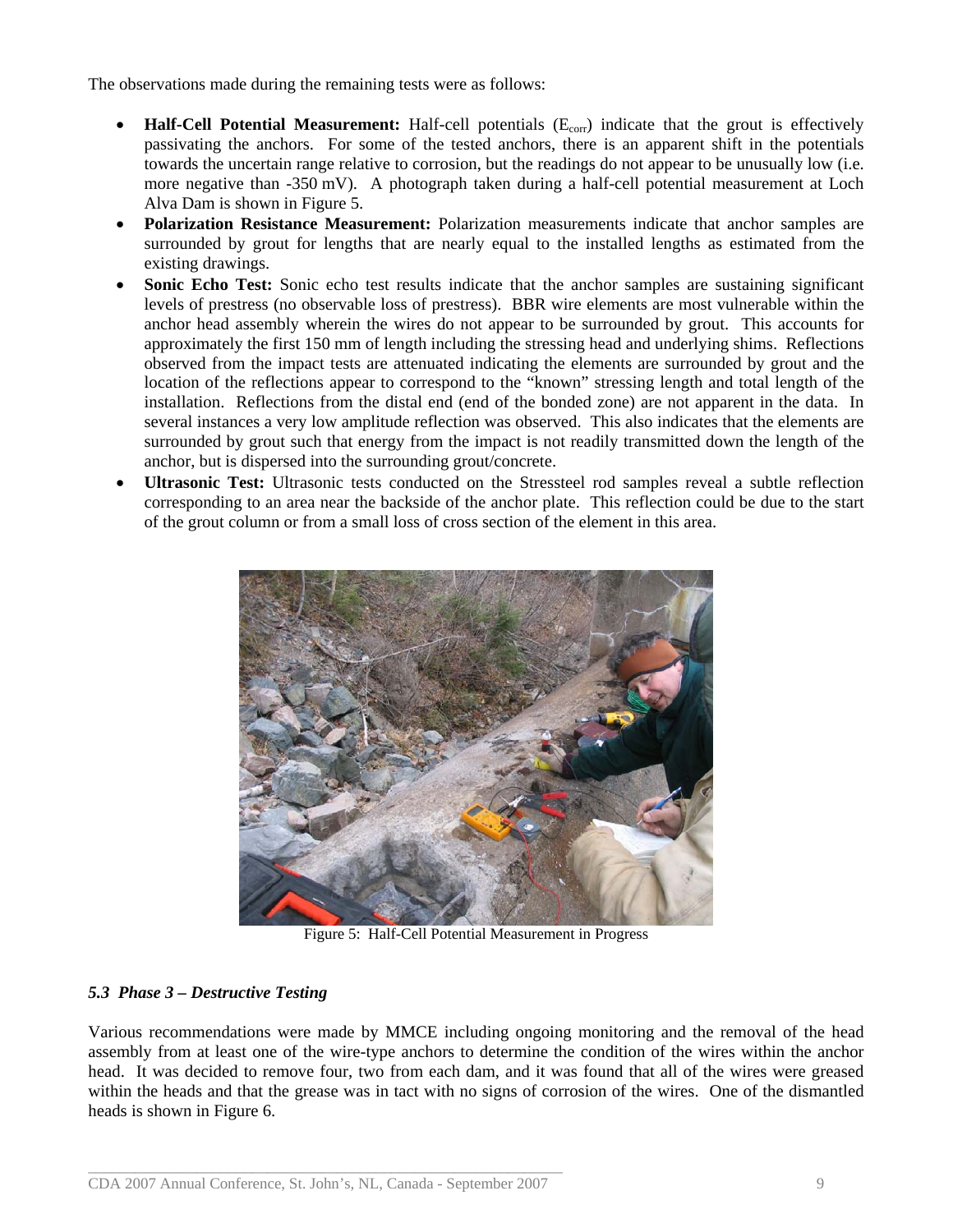

Figure 6: Dismantled Head of Multi-Wire Anchor

# **6 CONCLUSIONS FROM THE TESTING PROGRAM**

The lift-off tests proved that all of the tested anchors were still functioning at a high level. The results of the Spread Spectrum Time Domain Reflectometry provided reasonable figures for installed anchor lengths. The results of the tests performed by MMCE indicated that all of the anchors were in good condition. Furthermore, the dismantled heads of four wire-type anchors were in excellent condition. Consequently, it was concluded that the remaining service life of the existing anchors is greater than ten years. It was recommended that half-cell test be done at five year intervals and a more complete set of tests, similar to this program, be carried out in ten years.

### **7 RECOMMENDATIONS FROM THE TESTING PROGRAM**

Following the anchor testing program, the stability of the structures was reassessed based on the conclusion that the existing anchors were still performing as designed. It was determined that a limited amount of additional anchoring was required at both structures in order to conform to the acceptance criteria for stability required in the latest *Dam Safety Guidelines* published by the Canadian Dam Association. Eight additional anchors were installed at Log Falls Dam and three additional anchors were installed at Loch Alva Dam in 2006. Figure 7 was taken during the installation of anchors at Log Falls Dam. The four anchors destroyed as part of the testing program were also replaced. All of the anchors installed in 2006 were double-corrosive protected bar anchors. The testing program allowed the reduction in the total number of anchors installed from an initial estimate of 60 anchors to the 15 which were finally installed. The initial estimate was made assuming that there was no existing anchoring, or that any existing anchors were past their service life and had deteriorated so that they were not contributing to the stability of the structure.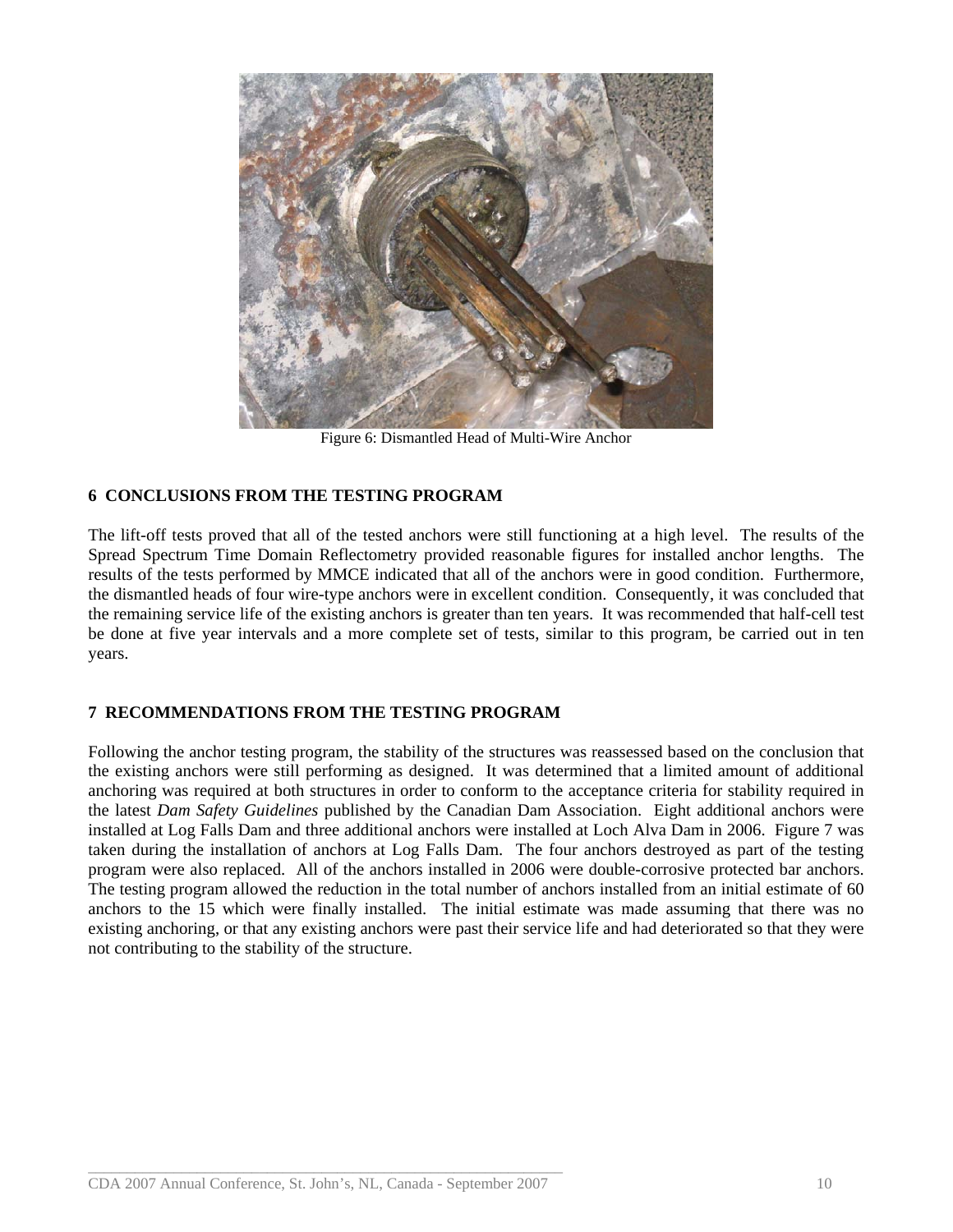

Figure 7: Installation of additional rock anchors at Log Falls Dam, 2006.

# **8 HATCH ENERGY EXPERIENCE AT OTHER STRUCTURES**

In modern practice, anchors installed to enhance resisting forces are double corrosion protected. However this was not the practice a few decades ago. Hatch Energy has been involved in numerous rehabilitation projects, some of which have involved demolition of existing structures prior to reconstruction or repairs. This has present an opportunity to observe the condition of existing anchoring.

At a project in Glens Falls, NY, one inch square bars embedded in limestone with cement grout were installed about 100 years ago to anchor the sluiceways of a dam. Ice forces and high water flows had led to severe deterioration of the concrete structure. As shown in Figure 8, many of the dowels were bent, twisted and even broken off, however, all appeared quite serviceable and none were noted to have either pulled out of the rock or rusted off.



Figure 8: Exposed 100 year old rebar anchors